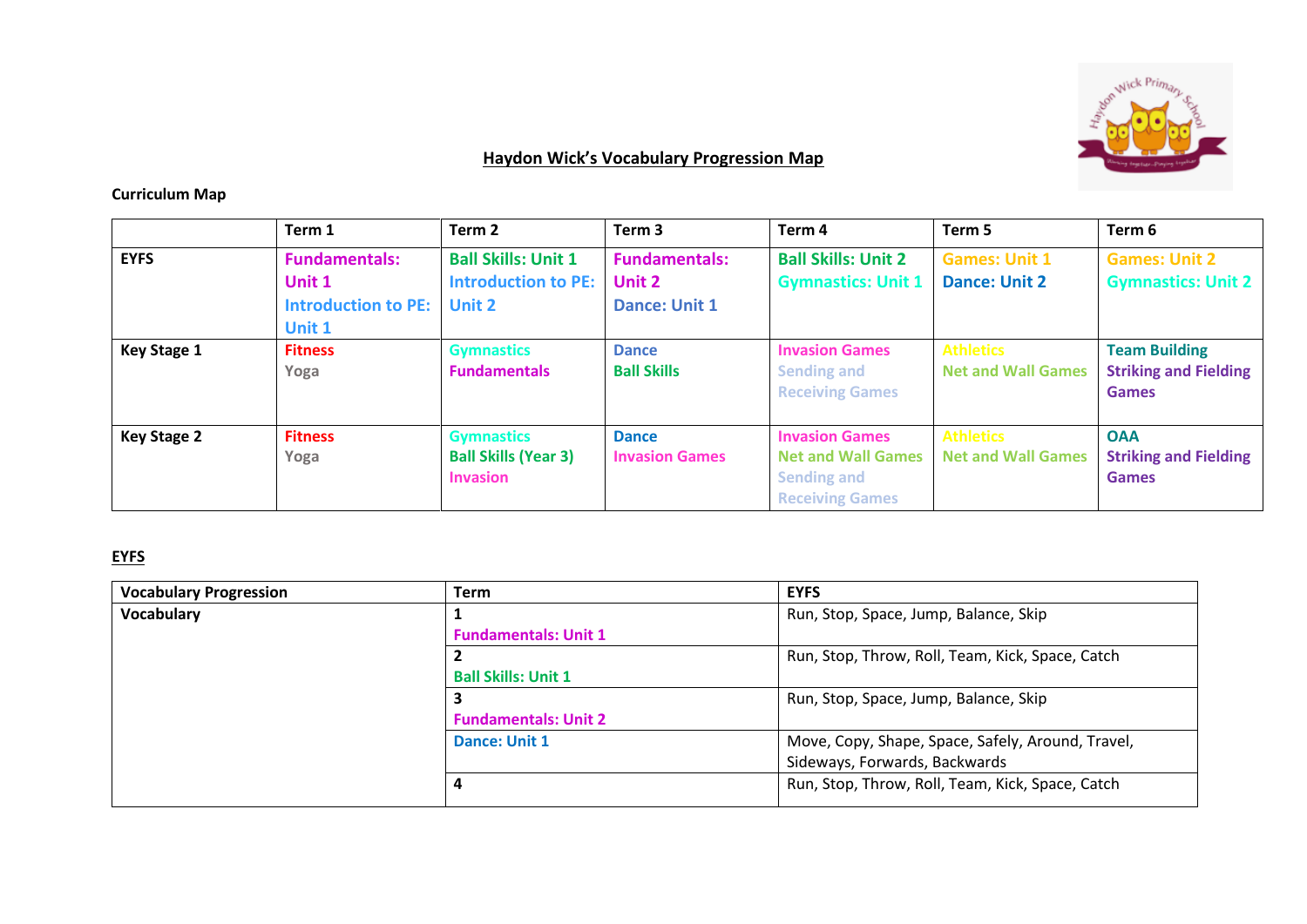| <b>Ball Skills: Unit 2</b> |                                                                                                |
|----------------------------|------------------------------------------------------------------------------------------------|
| <b>Gymnastics: Unit 1</b>  | Move, Copy, Over, Shape, Space, Rock, Around, Safely,<br>Sideways, Travel, Forwards, Backwards |
| 5                          | Aim, Space, Team, Pass, Safely, Balance, Run, Pass, Roll,                                      |
| <b>Games: Unit 1</b>       | Team, Space, Safely, Around, Forwards, Backwards,                                              |
|                            | Catch, Throw, Bounce                                                                           |
| <b>Dance: Unit 2</b>       | Move, Copy, Shape, Space, Safely, Around, Travel,                                              |
|                            | Sideways, Forwards, Backwards                                                                  |
| 6                          | Aim, Space, Team, Pass, Safely, Balance, Run, Pass, Roll,                                      |
| <b>Games: Unit 2</b>       | Team, Space, Safely, Around, Forwards, Backwards,                                              |
|                            | Catch, Throw, Bounce                                                                           |
| <b>Gymnastics: Unit 2</b>  | Move, Copy, Over, Shape, Rock, Space, Around, Safely,                                          |
|                            | Sideways, Travel, Forwards, Backwards                                                          |

## **Key Stage 1 and 2**

| Vocabulary  | <b>Term</b>             | Year 1            | Year <sub>2</sub> | Year 3             | Year 4             | Year 5            | Year <sub>6</sub>  |
|-------------|-------------------------|-------------------|-------------------|--------------------|--------------------|-------------------|--------------------|
| Progression |                         |                   |                   |                    |                    |                   |                    |
|             |                         | Fast, Jump, Hop,  | Strong, Pace,     | Strength,          | Technique, Co-     | Technique,        | Generate Force,    |
| Vocabulary  | <b>Fitness</b>          | Flow, Direction,  | Race, Speed, Jog, | Accurately,        | ordination,        | Momentum.         | Continuous,        |
|             |                         | Balance, Bounce   | Steady, Sprint    | Distance, Balance, | Healthy, Progress, | Rhythm, Agility,  | Measure,           |
|             |                         |                   |                   | Control            | Muscle, Stamina    | Drive, Power      | Flexibility,       |
|             |                         |                   |                   |                    |                    |                   | Analyse, Record    |
|             | Yoga                    | Feel, Breath,     | Focus, Position,  | Strength, Try,     | Relax, Stable,     | Quality, Develop, | Salutation,        |
|             |                         | Copy, Listen,     | Flow, Pose,       | Link, Perform,     | Control,           | Notice, High      | Transition, Aware, |
|             |                         | Slowly            | Create, Choose    | Flexibility,       | Grounded,          | Lunge, Calm,      | Collaboratively,   |
|             |                         |                   |                   | Perform,           | Mindfulness,       | Fluidity          | Practice,          |
|             |                         |                   |                   | Technique          | Down Dog           |                   | Connected          |
|             | $\overline{\mathbf{z}}$ | Action, Jump,     | Link, Pathway,    | Flow, Explore,     | Quality, Perform,  | Symmetrical,      | Formation,         |
|             | <b>Gymnastics</b>       | Roll, Level,      | Sequence, Tuck,   | Create, Matching,  | Inverted,          | Rotation,         | momentum,          |
|             |                         | Direction, Speed, | Straddle, Speed,  | Interesting,       | Technique,         | Aesthetics,       | Counter Balance,   |
|             |                         | Point, Balance    | Star, Pike        |                    |                    | Canon,            |                    |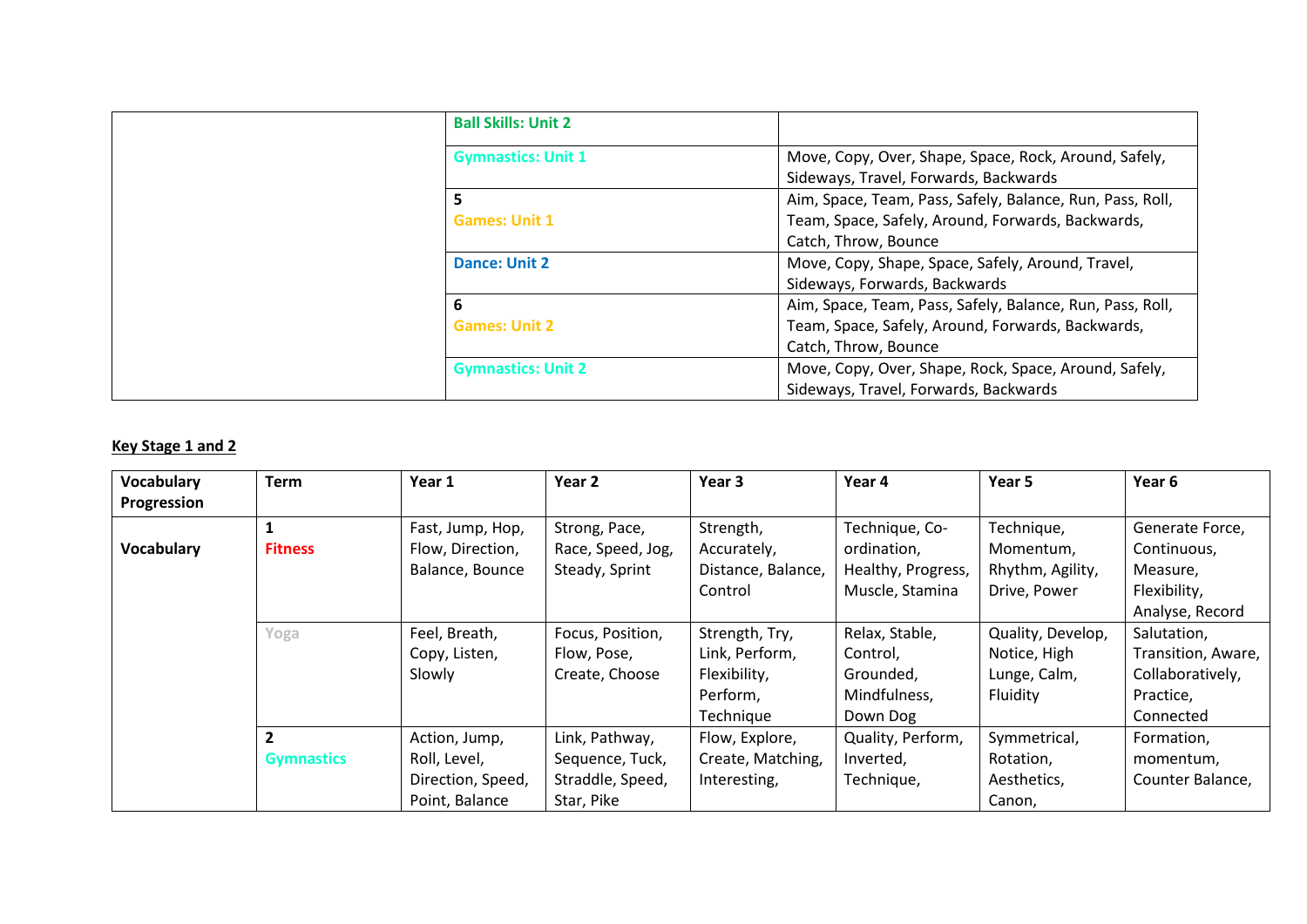|                                         |                                                               |                                                                                               | Control,<br>Contrasting                                                                               | Apparatus,<br>Extension                                                       | Asymmetrical,<br>Synchronisation,                                                   | Fluently, Counter<br>Tension, Stability                                                                  |
|-----------------------------------------|---------------------------------------------------------------|-----------------------------------------------------------------------------------------------|-------------------------------------------------------------------------------------------------------|-------------------------------------------------------------------------------|-------------------------------------------------------------------------------------|----------------------------------------------------------------------------------------------------------|
| <b>Invasion Games</b>                   | Defender Points,                                              | Received, Send,                                                                               | Receiver,                                                                                             | Outwit,                                                                       | Progression<br>Tactics, Control,                                                    | Consecutive,                                                                                             |
|                                         | Dribbling,<br>Attacker, Score,<br>Partner                     | Teammate, Chest<br>Pass, Possession,<br>Goal, Dodge,                                          | Footwork,<br>Rebound,<br>Tracking,                                                                    | Opposition,<br>Opponent,<br>Contact, Pivot,                                   | Foul, Pressure,<br>Onside, Offside,<br>Support,                                     | Consistently,<br>Dictate, Contest,<br>Formation,                                                         |
|                                         |                                                               | <b>Bounce Pass</b>                                                                            | Interception,<br>Mark, Travelling,<br><b>Playing Area</b>                                             | Court, Field, Pitch                                                           | Obstruction                                                                         | Conceding,<br>Turnover, Shut<br>Down                                                                     |
| <b>Fundamentals</b>                     | Fast, Hop, Slow,<br>Direction, Land,<br>Safely                | Dodge, Jog,<br>Hurdle, Speed,<br>Steady, Sprint                                               |                                                                                                       |                                                                               |                                                                                     |                                                                                                          |
| <b>Ball Skills</b>                      |                                                               |                                                                                               | Track, Receive,<br>Chest, Shoulder,<br>Overhead,<br>Accurate                                          |                                                                               |                                                                                     |                                                                                                          |
| $\overline{\mathbf{3}}$<br><b>Dance</b> | Counts, Pose,<br>Level Slow, Fast,<br><b>Balance</b>          | Mirror, Action,<br>Pathway,<br>Direction, Speed,<br>Timing                                    | Flow, Explore,<br>Create, Perform,<br>Match, Feedback,<br>Expression                                  | Reaction, Unison,<br>Represent,<br>Dynamics, Control                          | Formation,<br>Posture,<br>Performance,<br>Canon,<br>Relationship                    | Phrase, Structure,<br>Connect,<br>Choregraph,<br>Contrast, s<br>Structure,<br>Fluently, Connect          |
| <b>Invasion Games</b>                   | Defender Points,<br>Dribbling,<br>Attacker, Score,<br>Partner | Received, Send,<br>Teammate, Chest<br>Pass, Possession,<br>Goal, Dodge,<br><b>Bounce Pass</b> | Receiver,<br>Footwork,<br>Rebound,<br>Tracking,<br>Interception,<br>Mark, Travelling,<br>Playing Area | Outwit,<br>Opposition,<br>Opponent,<br>Contact, Pivot,<br>Court, Field, Pitch | Tactics, Control,<br>Foul, Pressure,<br>Onside, Offside,<br>Support,<br>Obstruction | Consecutive,<br>Consistently,<br>Dictate, Contest,<br>Formation,<br>Conceding,<br>Turnover, Shut<br>Down |
| <b>Ball Skills</b>                      | Far, Aim, Safely,<br>Direction,<br>Balance, Send              | Overarm, Collect,<br>Target,                                                                  |                                                                                                       |                                                                               |                                                                                     |                                                                                                          |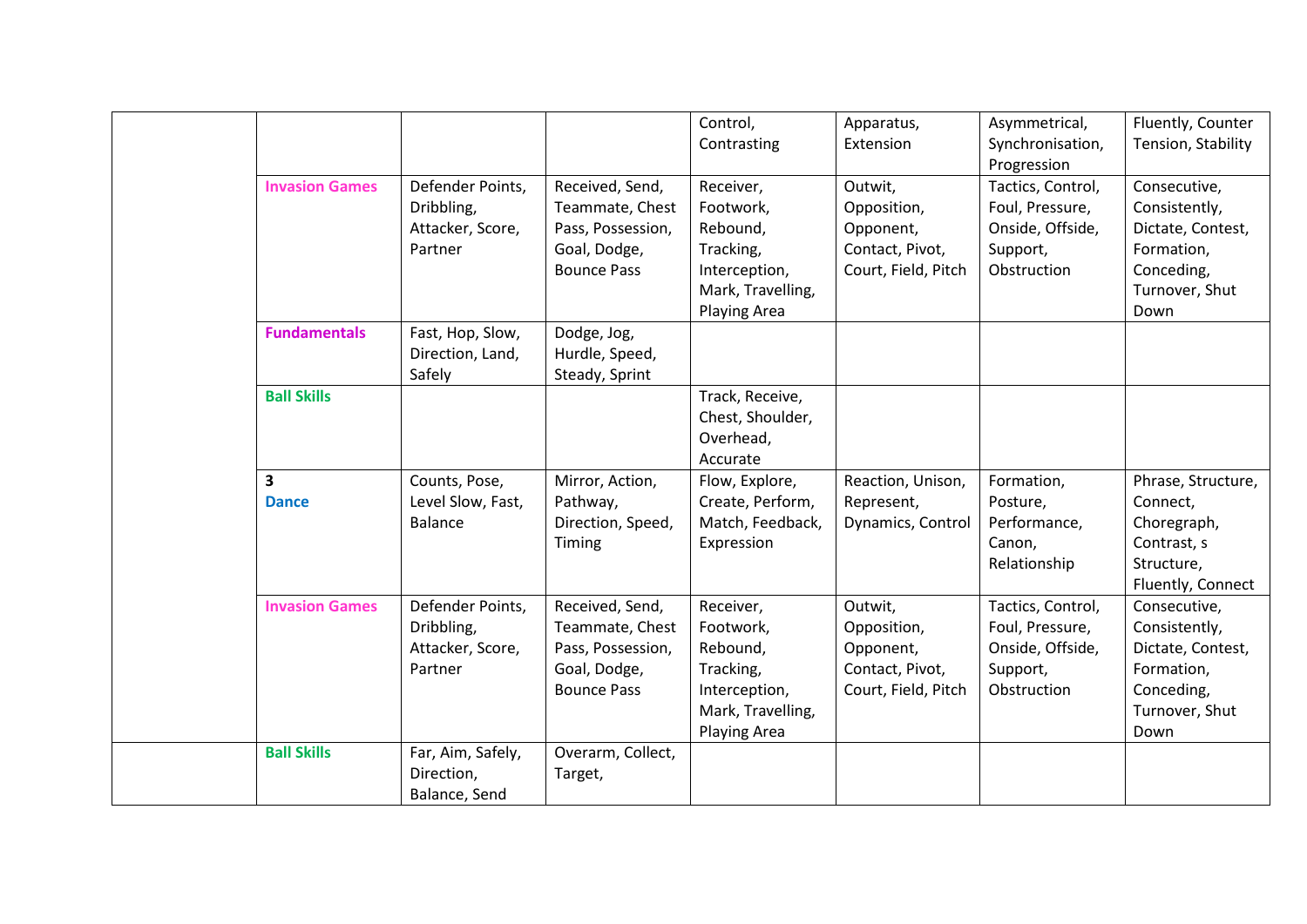| 4<br><b>Invasion Games</b>                   | Defender Points,<br>Dribbling,<br>Attacker, Score,<br>Partner        | Underarm,<br>Dribble, Distance<br>Received, Send,<br>Teammate, Chest<br>Pass, Possession,<br>Goal, Dodge,<br><b>Bounce Pass</b> | Receiver,<br>Footwork,<br>Rebound,<br>Tracking,<br>Interception,<br>Mark, Travelling,<br>Playing Area | Outwit,<br>Opposition,<br>Opponent,<br>Contact, Pivot,<br>Court, Field, Pitch                    | Tactics, Control,<br>Foul, Pressure,<br>Onside, Offside,<br>Support,<br>Obstruction | Consecutive,<br>Consistently,<br>Dictate, Contest,<br>Formation,<br>Conceding,<br>Turnover, Shut<br>Down  |
|----------------------------------------------|----------------------------------------------------------------------|---------------------------------------------------------------------------------------------------------------------------------|-------------------------------------------------------------------------------------------------------|--------------------------------------------------------------------------------------------------|-------------------------------------------------------------------------------------|-----------------------------------------------------------------------------------------------------------|
| <b>Sending and</b><br><b>Receiving Games</b> | Points, Throw,<br>Far, Distance,<br>Score, Partner                   | Accurate, Send,<br>Teammate,<br>Against, Overarm,<br>Release, Target,<br>Underarm                                               | Rules, Dodge,<br>Drive, Receiver,<br>Putt,<br>Court/Course,<br><b>Block</b>                           | Communicate,<br>Chipping,<br>Opponent, Swing,<br>Protect, Align                                  | Tactics, Par, Hole,<br>Officiate,<br>Pressure, Fair<br>Play, Power                  | Support,<br>Cooperatively,<br>Tournament,<br>Hazard,<br>Consistently,<br>Sportsmanship,<br>Outwit, Bunker |
| <b>Net and Wall</b><br><b>Games</b>          | Ready Position,<br>Partner, Net,<br>Underarm, Score,<br>Points       | Receive, Quickly,<br>Trap, Defend,<br>Return, Collect,<br>Against                                                               | Serve, Accurately,<br>Track, Racket,<br>Control, Rally,<br>Opponent                                   | Outwit, Receiver,<br>Court, Backhand,<br>Forehand                                                | Tactics, Volley,<br>Co-operatively,<br>Footwork,<br>Continuously, Set,<br>Dig       | Consecutive,<br>Deep,<br>Consistently,<br>Forecourt,<br>Backcourt,<br>Defensive,<br>Attacking             |
| 5<br><b>Athletics</b>                        | Far, Hop, Aim,<br>Fast, Slow, Bend,<br>Improve,<br>Direction, Travel | Sprint, Jog,<br>Distance, Height,<br>Take Off, Landing,<br>Overarm,<br>Underarm                                                 | Speed, Power,<br>Strength,<br>Accurately,<br>Higher, Pace,<br>Control, Faster,<br>Further             | Power<br>Stamina,<br>Officiate,<br>Perseverance,<br>Determination,<br>Accuracy,<br>Personal Best | Technique,<br>Downsweep,<br>Upsweep, Flight,<br>Rhythm, Stride                      | Rotation, Force,<br>Compete,<br>Trajectory,<br>Momentum,<br>Continuous Pace,<br>Transfer of<br>Weight     |
| <b>Net and Wall</b><br><b>Games</b>          | Ready Position,<br>Partner, Net,                                     | Receive, Quickly,<br>Trap, Defend,                                                                                              | Serve, Accurately,<br>Track, Racket,                                                                  | Outwit, Receiver,<br>Court, Backhand,<br>Forehand                                                | Tactics, Volley,<br>Co-operatively,<br>Footwork,                                    | Consecutive,<br>Deep,<br>Consistently,                                                                    |